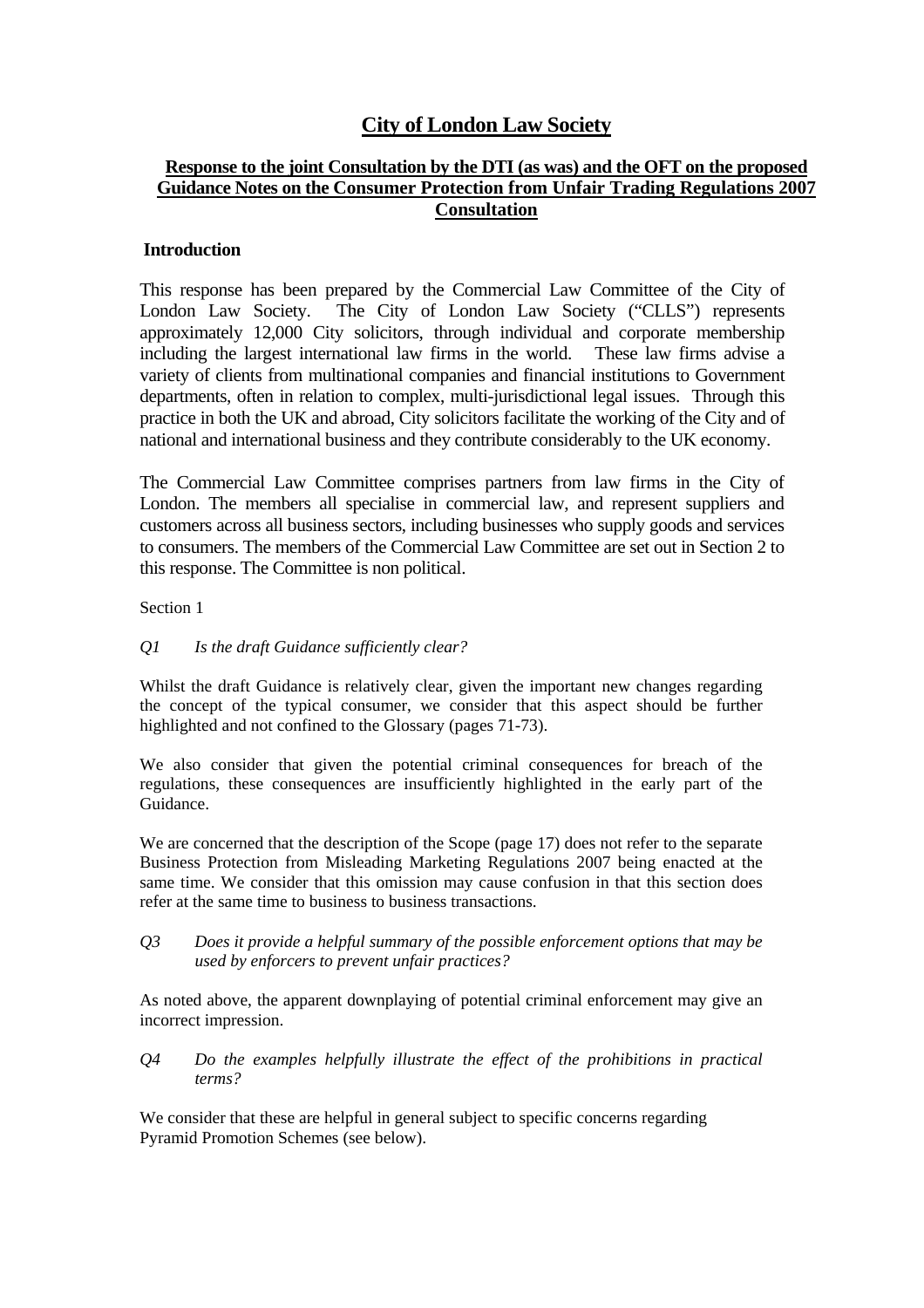We draw your attention to the example (13) (page 24). We note that the example given would also breach the Business Protection from Misleading Marketing regulations 2007, and suggest that this be mentioned.

#### **Pyramid Promotional Schemes (example 14, page 25)**

The CLLS is concerned that businesses operated by Direct Selling Organisations may be inadvertently caught within the example of a pyramid promotional scheme under the proposed guidance. This is of particular significance given the way in which the Directive has been interpreted by Belgian regulators.

The CLLS believes there are some problems inherent in the text of the primary draft legislation. It hopes that the ambiguity can be lessened through the medium of the Guidance Notes and suggests that the example is clarified to identify the head hunting element of commission as indicating whether an operation falls within unfair practice.

Item 14 in both Annex I to the UCPD and Schedule 1 to the draft CPRs reads (in part):

> "Pyramid promotional schemes where a consumer gives consideration for the opportunity to receive compensation that is derived primarily from the introduction of other consumers into the scheme rather than from the sale or consumption of products"

The meaning of the section quoted is not clear. This is not a case where one can sympathise with the legislators for introducing an element of ambiguity with the intention of bringing about the termination of a wide range of undesirable activities rather than merely a specific item. Correspondingly, the ambiguity makes it difficult to be absolutely confident that any one interpretation is correct.

The prohibition is of particular, perhaps unique, concern to those operating in the  $£2$ billion industry variously known as direct selling, or network marketing, especially those businesses (representing, we understand, the majority by turnover) which adopt a multi-level marketing format. In such businesses, the new direct selling organisation (a "DSO") sells products (and services, in many cases) to consumers, at discounted prices. Some of those ("first level") consumers become business people in their own right to one degree or another (we shall call them "agents" for the sake of brevity in this submission), and arrange sales to other ("second level") consumers and receive commission from the DSO on such sales. If one or more of the second and subsequent level consumers themselves become agents, and effect sales to consumers still more remote in the hierarchy from the DSO, some or all of the agents in the "genealogy" between the selling agent and the DSO may be entitled to a commission.

Thus, a particular agent's compensation may comprise:

• commission from the DSO on his own sales (or a distributor's profit margin, if he buys and sells on his own account);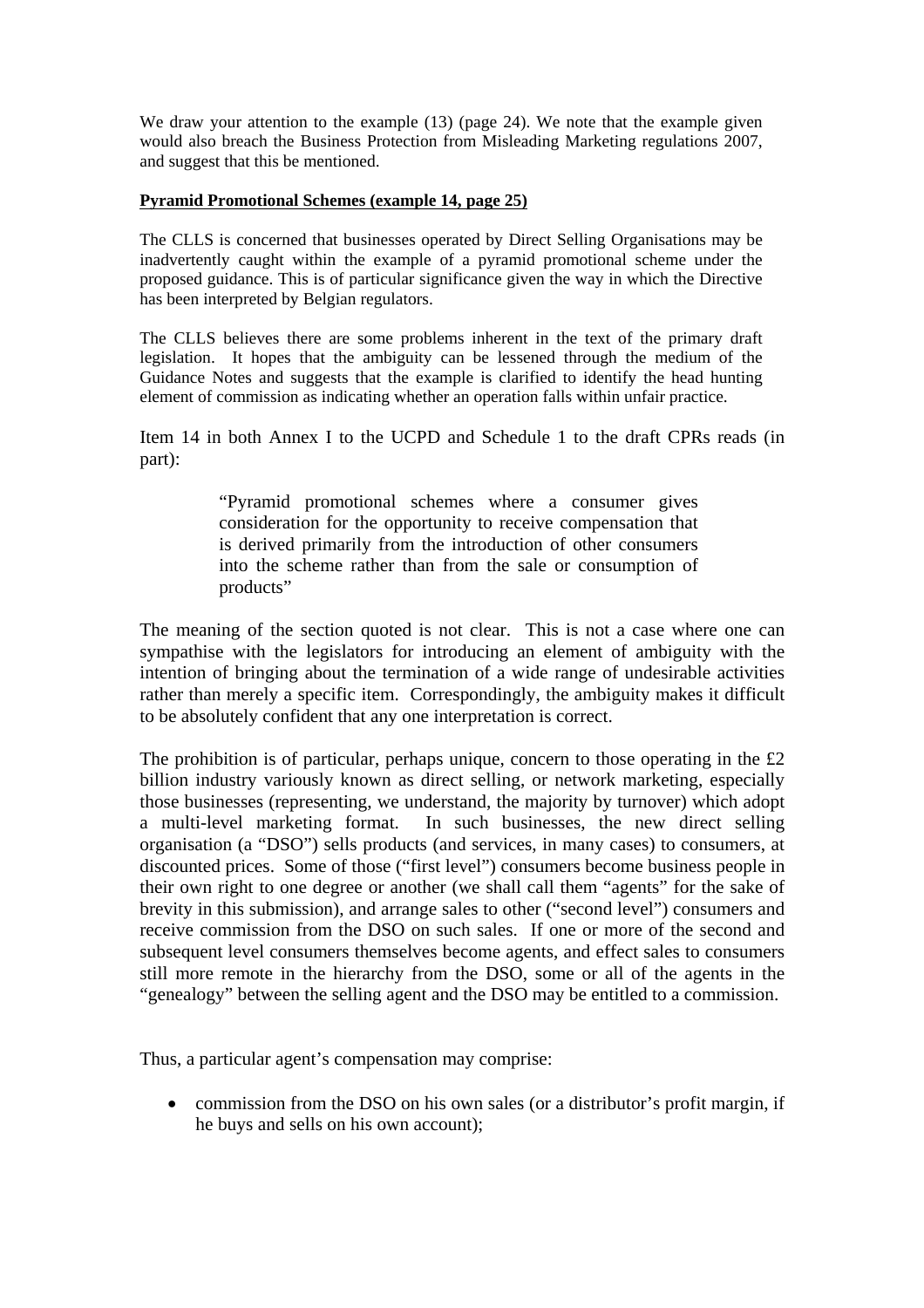- (in some countries) compensation from the DSO for the act of recruiting other agents (this would not be lawful in the UK, by virtue of s:120, Fair Trading Act 1973); and
- commission from relevant sales made by those other second and subsequent level agents.

It is clear that, depending upon the relative commission rates, the volume of sales, and the success in sales of the particular agent as compared to the sales achieved by the potentially numerous agents in the second and subsequent levels, the extent to which the DSO pays commission on multiple "levels", and other factors, the particular agent may receive more commission deriving from sales by the latter than by virtue of his own sales. We understand this is quite common.

There are two significant sources of ambiguity in the short paragraph 14. The first arises through the use of the word "where"; the second arises by virtue of the words "compensation that is derived primarily from the introduction of other consumers".

Note that the preliminary wording of para 14 is "… pyramid promotional schemes where  $\ldots$ " after which appears the language with which the second part of this section is concerned.

The phrase "… pyramid promotional schemes where …" is essentially ambiguous, as it is not clear whether it is **defining** "pyramid selling schemes" or limiting the illegality to certain types of (by implication, lawful) pyramid selling scheme.

If the first interpretation is intended, pyramid selling schemes, by definition, demonstrate the features appearing after the word "where", thus making all "pyramid selling" schemes unlawful.

If the second, then para 14 is concerned to specify and render illegal only those particular pyramid schemes which do demonstrate the features appearing after the word "where". Please note that in the direct selling industry, the expression "pyramid selling" has come to connote something intrinsically corrupt and generally unlawful.

Turning to the second ambiguity, we understand that the Belgian regulators, for example, take the view that this wording has the effect of including commission earned from the indirect sale and consumption of products in the "wrong" side of the comparison called for by the definition.

We believe that interpretation is wrong because it misconstrues the mischief against which pyramid selling law has, with a high degree of consistency, been targeted throughout the period of 70 years or more during which such schemes have been promulgated in various parts of the world.

We are concerned here with "compensation that is derived primarily from the introduction…" The first point we would note is the use of the concept of "introduction". If the draftsman had intended an interpretation such as that adopted by the Belgian regulators, it would have been a simple matter to have covered the point by providing instead for "compensation that is derived primarily from the introduction of, and sale and consumption by, other consumers…"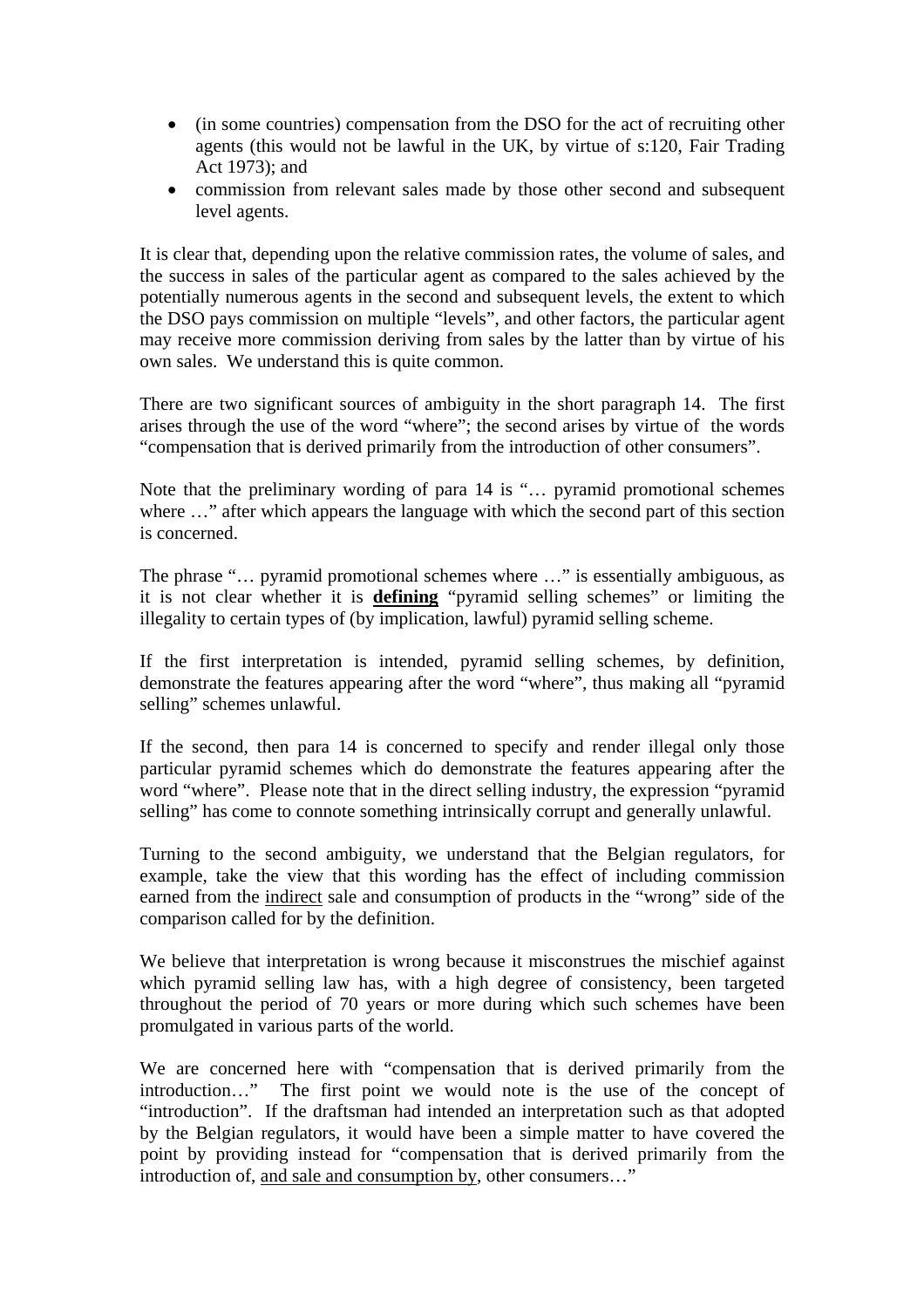We note that the paragraph ends with the words "the sale or consumption of products" without specifying by whom those products will have been sold. If the legislature had intended the interpretation taken in Belgium, then it would have been appropriate, consistent and, in our view, necessary, to define the relevant products as those being sold or consumed by the consumer himself. The definition does not say that. The definition refers to "sale or consumption of products". Therefore, in our view, the calculation that is required includes, on the "good" side, all elements of income derived by the agent from the sale of products whether it is called commission, margin, discount or otherwise.

On the "wrong" side of the calculation is a recruitment, or "head-hunting" commission.

Many cases in which the promoters have been prosecuted for fraud and/or companies promoting such schemes have been wound up on the "just and equitable" ground represent more or less complex money circulation schemes where it is clear that the new recruit's subscription has in reality done no more than pay the returns required by the promoter on the one hand and promised to earlier recruits on the other. As regards payment to earlier recruits, these are clearly head hunting fees. It seems to us that this is the mischief to which para 14 should be addressed.

*Q5 Are there sufficient cross-references to other material, for example other Guidance, legislation?*

As an exercise has been carried out in analysing the current legislation affected by the Unfair Trading Regulations, we consider that a section indicating the other legislation, regulation and guidance that it is relevant for a trader to consider would be helpful.

*Q11 Do you have any comments on the order of information presented in the Guidance?* 

Please see our response to Question 1 above.

#### *Specific Questions*

*Q16 Is there sufficient information on the key concepts of 'typical consumer' and 'transactional decision'?*

We consider that this aspect which is one of the difficult and novel areas of the legislation could be helpfully expanded and further illustrations given.